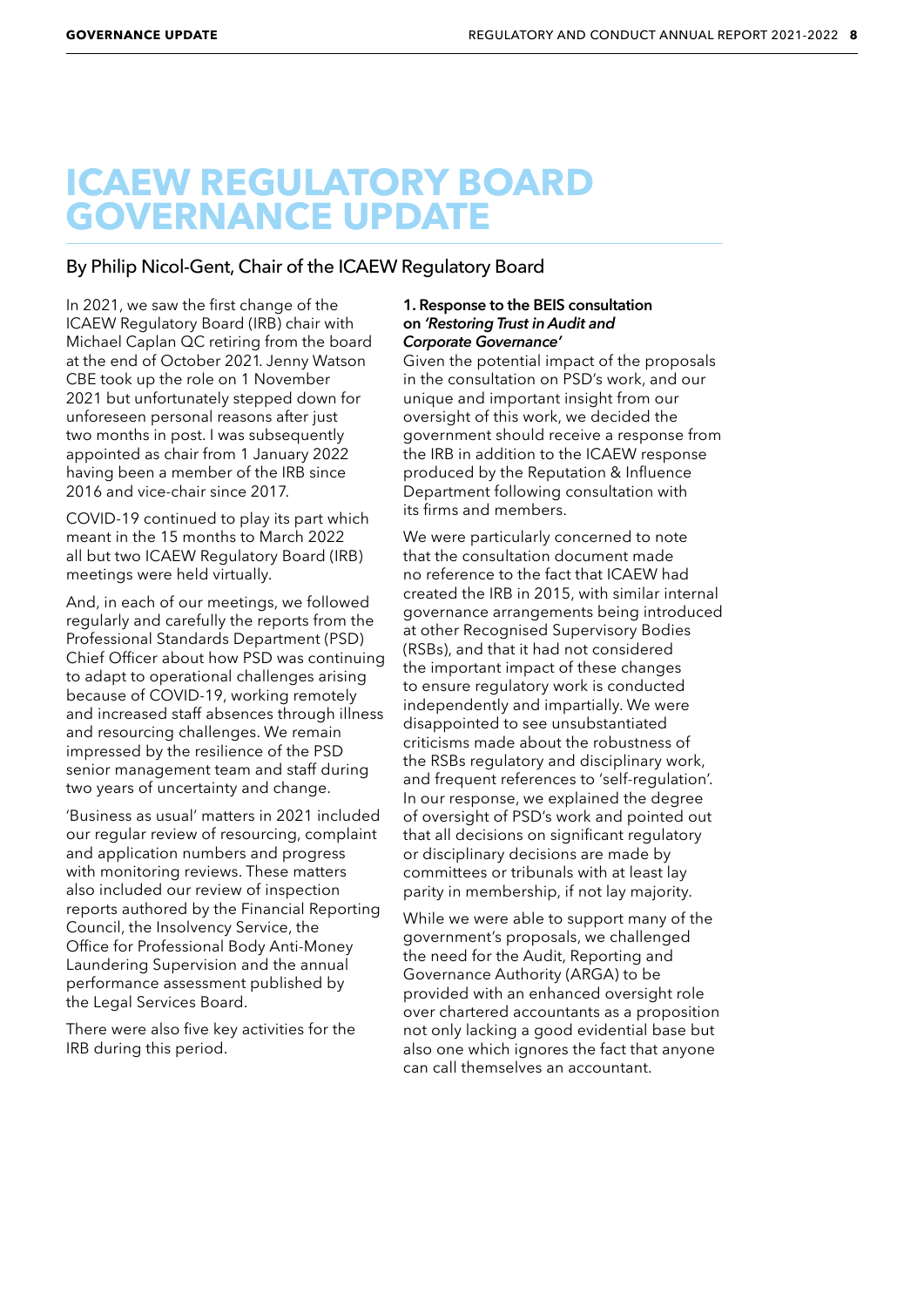Unlike 'lawyer', which is a reserved title, anyone can use the term 'accountant' and continue to operate without qualifications, insurance or any adherence to an ethical code or disciplinary scheme. We do not believe that the public interest is being prioritised by the government continuing to ignore this issue and proposing an increase in the regulation of those already supervised which will just exacerbate the unlevel playing field.

In contrast, we were fully supportive of the government's proposals to make more robust the framework for making sure that directors of companies are held accountable for preparing or approving materially misleading financial statements and to strengthen the audit regulatory framework.

We hope that such a substantive response from a board with our insight, comprising a parity of lay and chartered accountant members, will be carefully considered by those making the final conclusions. The response is available to read in full at [icaew.com/regulatoryconsultations](http://icaew.com/regulatoryconsultations)

#### **2. Reform of the ICAEW disciplinary framework**

One of the IRB's primary areas of focus during this period was the continuing project to reform ICAEW's disciplinary framework which we started in 2019.

A dedicated IRB sub-group with a lay member majority was set up. This sub-group met with the project team frequently during this period to agree which of the existing Disciplinary Bye-laws should be retained, what changes should be made to them and, more recently, to review the development by PSD lawyers of the new Investigation & Disciplinary Regulations (IDRs) and consider process changes to improve efficiency and effectiveness. We have also reviewed advice provided by Counsel and the results of the public consultation which we carried out in February/March 2022. At every stage, the sub-group has made provisional policy decisions to guide the project by PSD management, with a summary of policy decisions being shared and ratified at subsequent IRB meetings.

We are happy with progress and that the changes will achieve the original objectives;

- Making the Disciplinary Scheme clearer and more accessible to all users.
- Separating duties and obligations from process provisions.

It was pleasing for us to see the positive endorsements for re-casting the framework which we received from nearly all the respondents to the consultation.

The consultation is now closed but the explanatory document outlining the changes is available to read at [icaew.com/regulatoryconsultations](http://icaew.com/regulatoryconsultations)

We hope to launch the new disciplinary framework between October 2022 and January 2023 depending on when we receive Privy Council approval.

### **3. Revisions to our quality assurance programme for regulatory and disciplinary committees**

After a review of how the quality assurance programme had operated in recent years, we decided to expand the observation programme substantially in 2021 to make it more comprehensive. As a result of these changes, all committees will now be reviewed on a two-year cycle and the Investigation Committee will be reviewed annually.

Board members (in pairs; one lay, one chartered accountant) are now reviewing the committees both remotely and in person, and meeting committee members informally after meetings. The IRB secretary then collates feedback forms which are used as the basis of discussions with committee chairs. Suggestions may be made by IRB observers about how the committee might manage its workload more efficiently or effectively and the committee chairs are asked about the quality of the support they receive from PSD staff and whether the IRB should consider introducing any changes to improve processes.

There will be a review when the current two-year cycle closes at the end of 2022, and any enhancements and changes implemented ahead of the 2023 cycle.